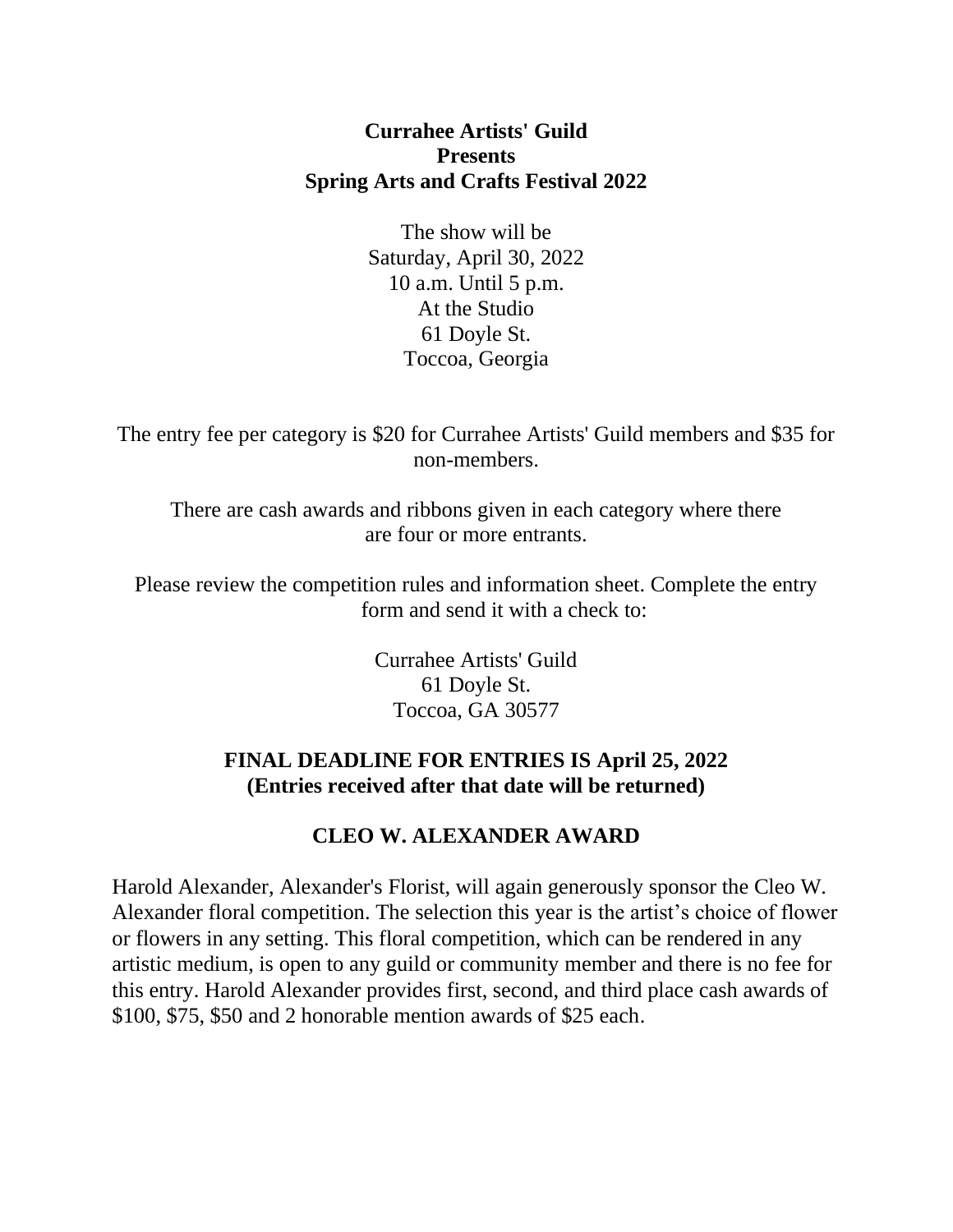### **COMPETITION RULES AND INFORMATION**

## **ELIGIBILITY**

This event is open to artists' original works of art completed within the past three years. **Art must be matted or framed with wire and ready to hang.** Art that has received a cash award previously in any Currahee Artists' Guild festival is not eligible for judging. You may enter as many categories as you wish, but no more than **three** pieces per category will be eligible for judging.

## **SHOW HOURS**

The show will open to the public Sat, April 30 from 10:00 a.m. until 5:00 p.m. To qualify for judging, art must be hung before judging begins at 9:00 a.m. Awards and ribbons will be presented at 5:00 p.m.

### **AWARDS**

Best in Show - \$200 Suzanne Oliver Award - \$50 Exhibitor's Choice - \$75 Julius Johnson Memorial Award - \$50 Each Category 1st place =  $$75$ , 2nd place =  $$50$ , 3rd place =  $$25$ , honorable mention ribbons

#### **ENTRY FEE AND DEADLINE**

Entry fee per category for guild members is \$20 and \$35 for non-guild members. An entry fee is required for each category you wish to enter. One 3x6 panel will be provided for each category. Artists must return registration form by April 25. Entries after that date will not be accepted - no exceptions.

### **EXHIBIT SPACE**

The art show will be held at the Studio in downtown Toccoa. Each artist will be provided one 3x6 display panel (approx.size) per category entered. Artists may exhibit additional work for sale or display outside but only 3 pieces will be eligible for judging.

### **CHECK IN AND SET UP**

**Artists must deliver their three (3) pieces of work on Wednesday April 27 or Thursday April 28 from 1-6 p.m. to qualify for judging. Any exceptions call 706-886-6138 or send email to Gail at gailwatson58@yahoo.com to make arrangements.** You may hang your outside work between 10:30 a.m. - 12:00 p.m. on Saturday. Take down may begin after the Toast of Toccoa ends at 6:00 p.m.